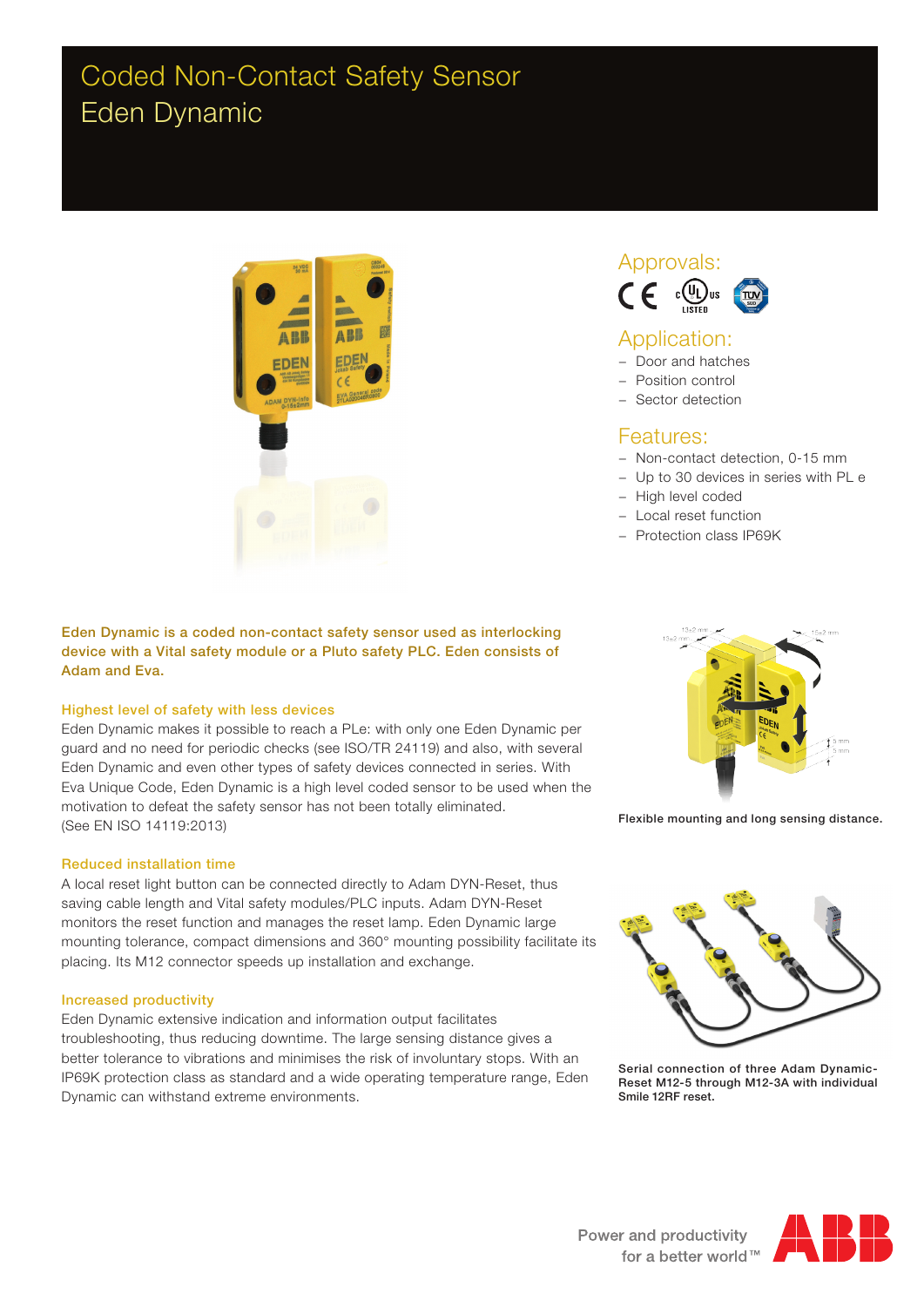## Technical data

| <b>Functional Safety Data</b><br>IEC/EN 61508-17 | $SIL3 - PFH_{d} 4.5 \times 10^{-9}$         | Conformity                                                    | EN ISO 12100:2010<br>EN ISO 13849-1:2008+AC:2009 |
|--------------------------------------------------|---------------------------------------------|---------------------------------------------------------------|--------------------------------------------------|
| EN 62061                                         | SIL <sub>3</sub>                            |                                                               | EN 62061:2005+A1:2013                            |
| EN ISO 13849-1                                   | PL e/Cat. 4                                 |                                                               | EN 60204-1:2006+A1:2009                          |
| EN 14119                                         | Type 4,                                     |                                                               | EN 60664-1:2007                                  |
|                                                  | High level coded with Eva Unique            |                                                               | EN 61000-6-2:2005                                |
|                                                  | Low level coded with Eva general            |                                                               | EN 61000-6-4:2007                                |
| Power supply                                     |                                             |                                                               | EN 60947-5-3:2013                                |
| Rated operating voltage                          | 24 VDC +15% / -45%                          |                                                               | EN ISO 14119:2013                                |
| Power consumption                                | 30 mA at 24 VDC                             |                                                               | EN 61508:2010                                    |
| Reset indication output                          | Max 30 mA (Adam DYN-Reset)                  | Connections Adam DYN M12-5'                                   |                                                  |
| Information output                               | Max 15mA (Adam DYN-Info)                    | Brown (1)                                                     | $+24$ VDC                                        |
| Electrical data                                  |                                             | White (2)                                                     | Dynamic in                                       |
| Transponder frequency                            | 4 MHz                                       | Blue (3)                                                      | 0V                                               |
| Max. switching frequency                         | 1 Hz                                        | Black (4)                                                     | Dynamic out                                      |
| Environmental data                               |                                             | Grey (5)                                                      | Adam - Info: Information                         |
| <b>EMC</b>                                       | EN 60947-5-3 :1999+A1:2005                  |                                                               | (+24 VDC when contact with Eva)                  |
| Ambient temperature                              | $-40^{\circ}$ C $ +70^{\circ}$ C (Storage)  |                                                               | Adam - Reset: Reset/indication                   |
|                                                  | $-40^{\circ}$ C $+70^{\circ}$ C (Operation) | <b>LED on Adam</b>                                            |                                                  |
| Humidity range                                   | 35% to 85%                                  | Green:                                                        | Valid Eva within range, dynamic in               |
|                                                  | (no icing, no condensation)                 |                                                               | OK (Safety circuit closed)                       |
| Times                                            |                                             | Flashing green:                                               | Valid Eva within range, waiting for              |
| Switch-on delay power on                         | 2s                                          |                                                               | reset (Safety circuit open)                      |
| Switch-on delay Eva in range                     | $<$ 100 $ms$                                | Flashing red/green:                                           | Valid Eva within range, dynamic in               |
| Switch-off delay Eva missing                     | $<$ 30 ms                                   |                                                               | missing (Safety circuit open)                    |
| Risk time                                        | < 30 ms                                     | Red:                                                          | Valid Eva out of range                           |
| Mechanical data                                  |                                             |                                                               | (Safety circuit open)                            |
| Colour                                           | Yellow and grey text                        | Fast flashing green:                                          | Valid Eva within 2 mm from the maxi-             |
| Weight                                           | Eva: 70 g Adam M12: 80 g                    |                                                               | mum detection distance                           |
| Protection class                                 | IP67K and IP69K with a 0.6 Nm               |                                                               | (Safety circuit closed)                          |
|                                                  | torque on M12 contact                       | Flashing red:                                                 | No Eva programmed                                |
| Material - Housing                               | Polybutylene terephthalate (PBT)            |                                                               | (Safety circuit open)                            |
| Material - moulding                              | Epoxy                                       | * Note: Colours according to ABB Jokab Safety standard cables |                                                  |
| Connector                                        | M12 5-pole male                             |                                                               |                                                  |
| Rated operating distance                         | $0-15 \pm 2$ mm                             |                                                               |                                                  |
|                                                  | (Hysteresis 1-2 mm)                         |                                                               |                                                  |
| Assured release distance (Sar)                   | 25 mm                                       | Dimonejone                                                    |                                                  |

1 The proximity of metal can influence the sensing distance. Use distance plates DA 1B to avoid it.

10 mm

 $7 \text{ mm}^1$ 100 mm

 Assured operating distance (Sao) Recommended distance between

Min. distance between two Eden

Adam and Eva

**Dimensions** 



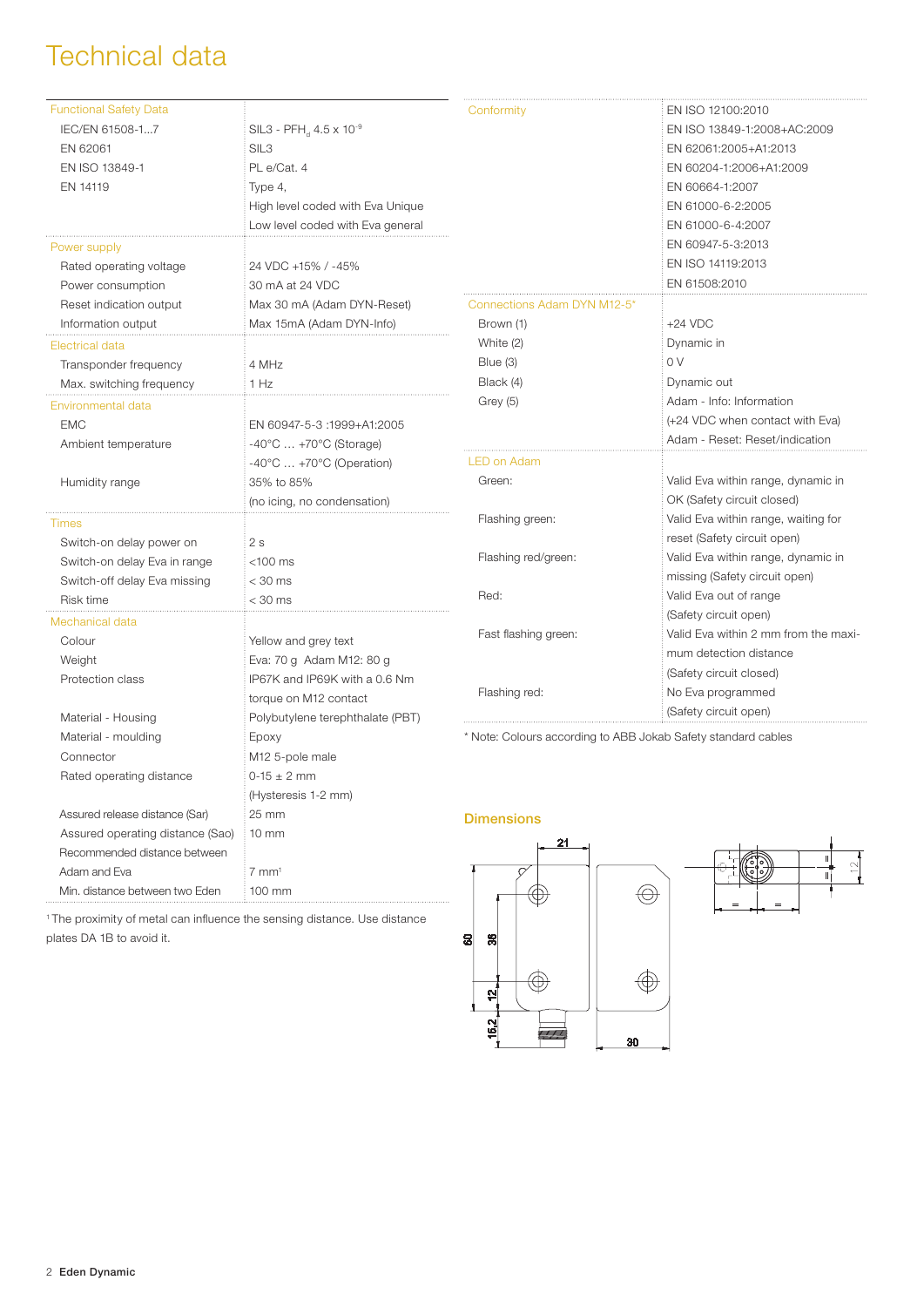### Adam DYN-Reset with illuminated reset button



### Several Adam DYN-Info connected in series to Vital 1 with automatic reset

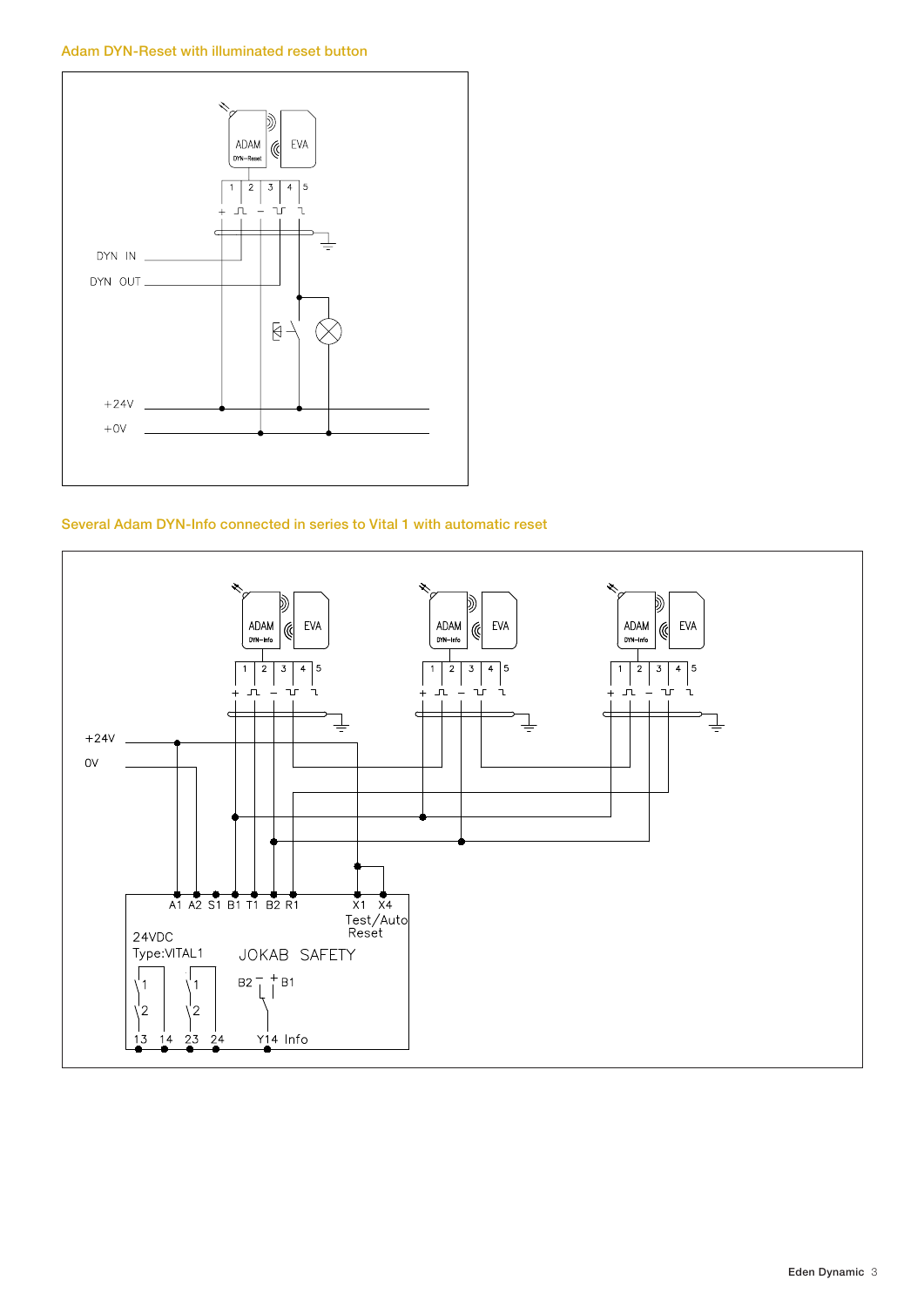# Models and ordering information

### Models

| Adam DYN-Info M12-5  | 2TI A020051B5100 | : Adam DYN with M12-5 connector and information signal on pin 5.                       |
|----------------------|------------------|----------------------------------------------------------------------------------------|
| Adam DYN-Reset M12-5 | 2TLA020051R5300  | Adam DYN with M12-5 connector and possibility to connect a reset button to pin 5.      |
| Eva General code     | 2TI A020046B0800 | All Eva general code have the same code and can easily be replaced with each other.    |
| Eva Unique code      | 2TI AN20046RN900 | Each Eva has a unique code. To be used when a high level coded sensor is<br>hecessarv. |

### Accessories

| DA 3A                   | 2TLA020053B0600  | Mounting converting plate from Eden E to Eden OSSD or Eden DYN |
|-------------------------|------------------|----------------------------------------------------------------|
| SM4x20                  | 2TI A020053R4200 | Safety screw for mounting Adam and Eva                         |
| SRIT                    | 2TLA020053B5000  | Safety screwdriver bit                                         |
| Smile 12RF Reset button | 2TL A030053B2600 | Reset button for Adam with 5 pins                              |
| M12-3A                  | 2TI A020055R0000 | Y-connector for serial connection of Adam DYN                  |
| M12-3R                  | 2TI AN2NN55RN1NN | Y-connector for parallel connection of Adam DYN                |
|                         |                  | For M12 contact                                                |

### Spare parts

| DA 1B | 2TLA020053R0700    | Distance plate in yellow PBT. 4 pcs delivered with Adam.   |
|-------|--------------------|------------------------------------------------------------|
| DA 2B | 112TI A020053R0300 | Mounting spacer. 4 pcs delivered with Adam and 4 with Eva. |

### **Cables**

| M <sub>12</sub> -C <sub>61</sub>   | : 2TI A020056R0000 | Straight M12-5 female connector with 6 m shielded cable               |
|------------------------------------|--------------------|-----------------------------------------------------------------------|
| M <sub>12</sub> -C <sub>101</sub>  | 2TLA020056R1000    | Straight M12-5 female connector with 10 m shielded cable              |
| M <sub>12</sub> -C <sub>201</sub>  | 2TI A020056R1400   | Straight M12-5 female connector with 20 m shielded cable              |
| M <sub>12</sub> -C <sub>112</sub>  | 2TI A020056B2000   | : Straight M12-5 female and male connectors with 1 m shielded cable.* |
| M <sub>12</sub> -C <sub>312</sub>  | 2TI AN2NN56R21NN   | Straight M12-5 female and male connectors with 3 m shielded cable.*   |
| M <sub>12</sub> -C <sub>612</sub>  | 2TI A020056R2200   | Straight M12-5 female and male connectors with 6 m shielded cable.*   |
| M <sub>12</sub> -C <sub>1012</sub> | 2TLA020056B2300    | Straight M12-5 female and male connectors with 10 m shielded cable.*  |
|                                    | TI AN2NN5AR24NN    | Straight M12-5 female and male connectors with 20 m shielded cable.*  |

\* Shielded cable connected to pin 3 (0 V) on male connector.



#### Accessories:

- 1 Protection plate DA 1B: 2TLA020053R0700
- 2 Safety screws, SM4 x 20: 2TLA020053R4200
- 3 SBIT: 2TLA020053R5000
- 4 DA 2B, Mounting spacer: 2TLA020053R0300
- 5 DA 3A, Mounting converting plate from Eden E: 2TLA020053R0600 Supplied with two nuts